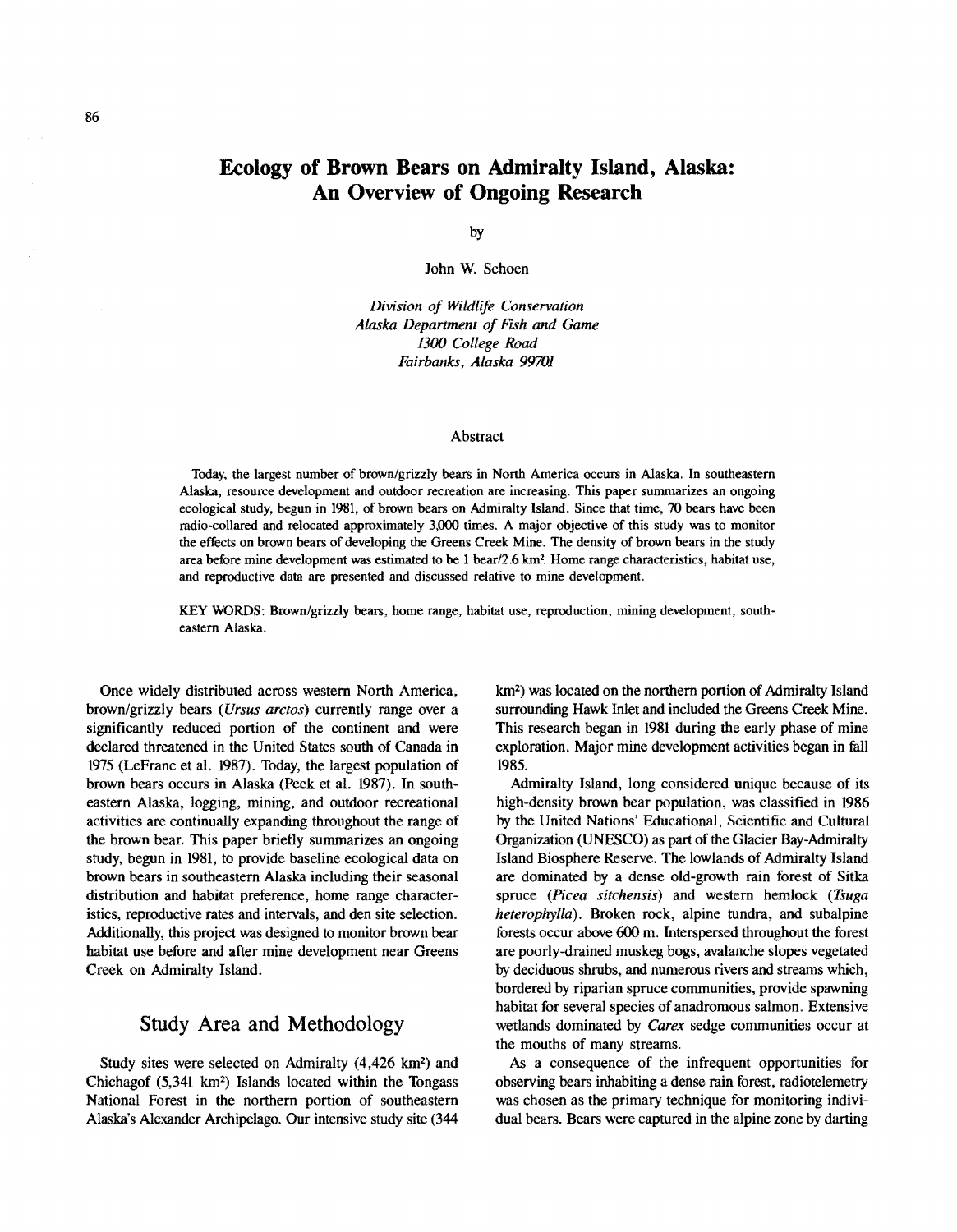with immobilizing drugs fired from a helicopter or were captured in leg-hold snares along fish streams and then immobilized (Schoen 1982). Radio-collared bears were monitored by radio tracking from a fixed-wing aircraft, their locations were plotted on topographic maps, and the habitat attributes (e.g., elevation, slope, aspect, habitat type, distance to fish streams, cover, and human activities) were recorded (Schoen 1982).

Home ranges were determined by connecting the extreme points of the set of relocations to form convex polygons (Mohr 1947). Areas of home ranges were calculated using a polar planimeter. Mark/recapture surveys (using radiocollars as marks) were conducted in alpine habitat during early summer to estimate bear densities in our study area (Schoen and Beier 1988).

#### Results and Discussion

From 1981 through 1987, 70 brown bears have been radiocollared on Admiralty Island and approximately 3,000 relocations collected. Currently, we are monitoring over 15 bears in the vicinity of the Greens Creek Mine on northern Admiralty Island. Using a mark/recapture survey of radiocollared bears conducted during 1986 and 1987, the density within the northern Admiralty study area was estimated to be approximately 1 bear/2.6 km<sup>2</sup> (1 mi<sup>2</sup>). This density is slightly higher than brown bear densities on Kodiak Island (R. Smith, pers. comm.) and considerably higher than densities of brown bears in interior and northern Alaska (Miller et al. 1987, Ballard et al. 1988, Reynolds and Hechtel 1988). This predevelopment density estimate will provide an opportunity to assess long-term effects of the Greens Creek Mine on bear populations.

Significant home range overlap occurred among individual radio-collared bears within the study area. Mean annual home range area for males was  $104 \text{ km}^2$  ( $n = 26$ ,  $SE = 15.4$ ). Mean annual home range area for females was  $33 \text{ km}^2$  ( $\text{n} = 59$ , SE = 5.5). Individual bears monitored over multiple years displayed strong fidelity to their home ranges. Admiralty Island home ranges were comparable in size with home ranges of brown bears on Kodiak Island (Smith and VanDaele 1984) but much smaller than home ranges of brown bears in northern Alaska (Miller 1984, Reynolds and Hechtel 1986).

Percentage annual use of habitat types by radio-collared bears was as follows: upland and beach fringe old-growth forest (33%), riparian old-growth forest (23%), alpine/subalpine (21%), avalanche slopes (14%), wetlands (5%), and other (4%). Habitat use varied seasonally. During early summer (mid-June through mid-July), most bears moved up to subalpine meadows where they foraged on newly emergent vegetation. From mid-July through early September, most bears moved to low-elevation coastal salmon streams. Riparian habitat, which makes up less than 1% of the study site, received 39% of bear habitat use during this period and is considered critical habitat. By mid-September, many bears began moving toward upper-elevation avalanche slopes and subalpine meadows where they fed extensively on late berry crops.

Although most bears were associated with fish streams during late summer, some bears (primarily females) remained in interior regions of the study area (Schoen et al. 1986). For example, two radio-collared females, monitored for seven years, have never moved to the coast to feed on fish.

Mean dates of den entry and emergence on Admiralty Island were 30 October and 2 May, respectively (Schoen et a!. 1987b). Males denned later and emerged earlier than females. Mean elevation and slope of Admiralty Island den sites were 713 m ( $n = 86$ ,  $SE = 23$ ) and 36 degrees ( $n =$ 86,  $SE = 1.2$ ), respectively. Fifty-six percent of Admiralty Island dens occurred in forested habitat. Though cave denning was common on Admiralty, many dens were excavated under large-diameter old-growth trees or into the bases of snags. Further details of brown bear denning ecology are provided in Schoen et al. (1987b).

Data collected from 38 marked females over a 6-year period indicated considerable variability in litter size, age at first reproduction, and breeding interval (Schoen and Beier 1988). Age at first reproduction ranged from 7 to 10 years with a mean of 8 years ( $n = 7$ ,  $SE = 0.6$ ). Mean litter size for cubs of the year was 1.8 ( $n = 30$ ,  $SE = 0.1$ ). Cub mortality in the first year of life was 40%. Adult (presumably male) predation on cubs is a probable contributor to high cub mortality.

Major road building activities associated with the Greens Creek Mine began in the lower Greens Creek drainage during late fall 1985 after bears had left fish streams. Road building, including blasting and operation of heavy equipment, continued through 1986 and 1987. During those years, we monitored the movements of up to 12 radio-collared bears along lower Greens Creek from July through mid-September when salmon were spawning. With the exception of two males which increased their use of alternate streams outside the zone of major development, all other bears remained associated with Greens Creek, some within several hundred meters of active development. Intensive telemetry surveys conducted three times per day indicated, however, that bears shifted away from the immediate vicinity of construction activity, then moved closer to the road when activity ceased during late evening. I assume the availability of abundant, high-quality food (e.g., spawning salmon) was a prime factor attracting bears to this area during road building. The dense rain forest apparently provided sufficient cover for most bears to remain in the area during construction activity. However, displacement of bears from Zinc Creek (a small stream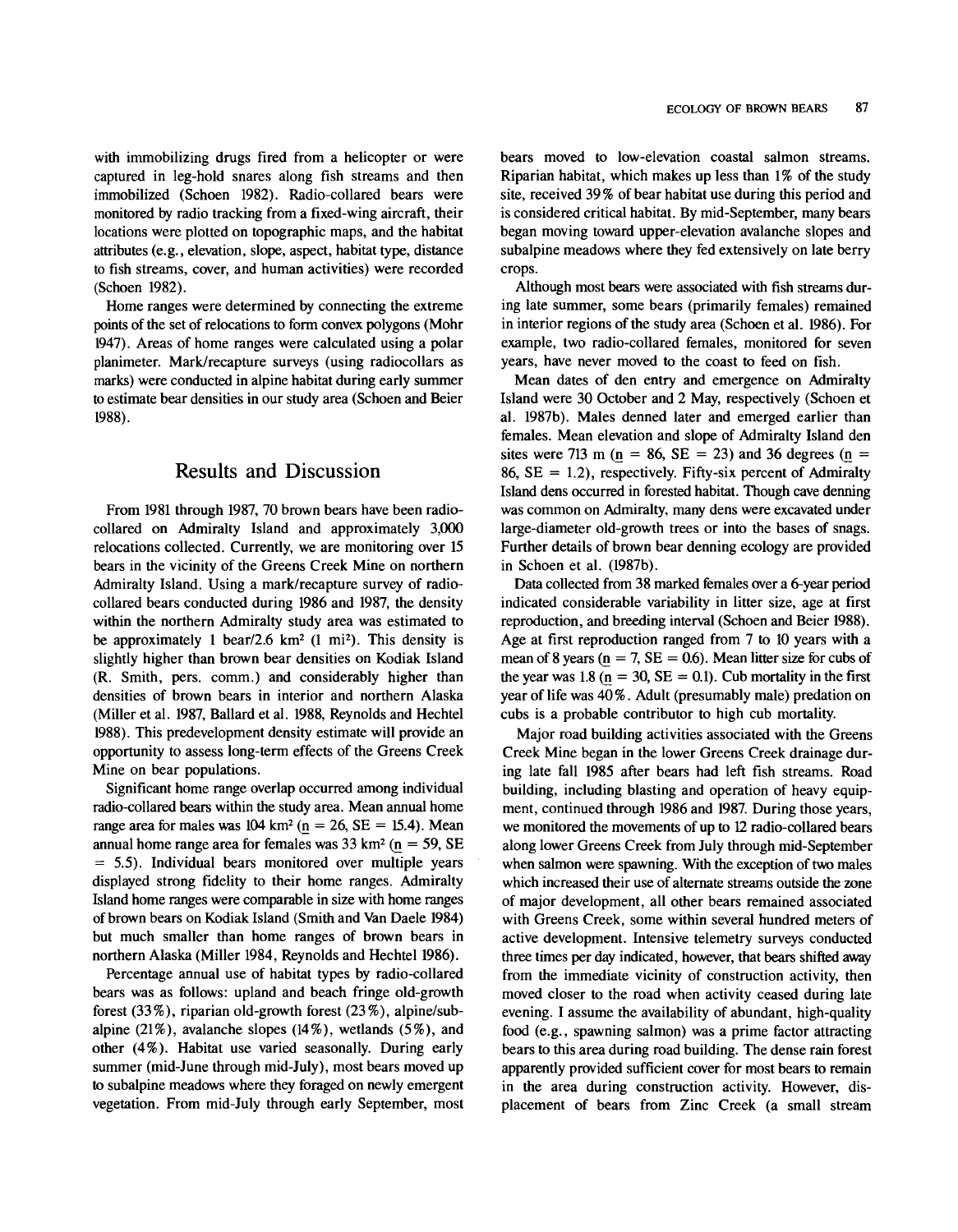immediately adjacent to the road) did occur. One bear, an adult female displaced from Zinc Creek, moved several hundred meters to Greens Creek where she displaced other {presumably subordinate) bears.

Though 40 to 60 workers were involved in construction of the road, few of these people observed bears in the field {presumably because bears used dense cover to avoid humans), and no bear-human encounters were documented {Schoen and Beier 1988). The lack of bear encounters, and consequently "bear problems," is attributed to several enforced camp policies. Most important was the burning of all garbage several times daily in a fuel-fired incinerator. Additionally, workers were prohibited from: (l) discarding trash or food in the field, (2) recreational hiking, (3) carrying firearms, and (4) hunting or trapping while working on site. Roads at Greens Creek were also closed to public access. Though the final results of this long-term study are still incomplete, these policies, particularly the incineration of garbage and the road closure, significantly reduced the opportunity for bear-human contact and habituation of bears to people.

Use of open-pit garbage dumps by logging camps and small communities, as well as increasing road development, are major concerns of resource managers in southeastern Alaska. For example, because of high bear mortality as a result of increased road access and the inadequate garbage policies of several small communities and logging camps, the brown bear season was closed by emergency order on northeastern Chichagof Island by the Department of Fish and Game in October 1988.

### Summary and Conclusions

Admiralty Island, with its diverse and productive habitat base, has one of the highest brown bear densities in the world. Though habitat use by bears varies seasonally, important habitats are riparian old-growth spruce stands associated with anadromous salmon streams, alpine/subalpine meadows, avalanche slopes, and wetland sedge meadows. As a result of abundant and densely packed food resources, home ranges are small with extensive overlap among individuals. Relatively low reproductive rates and high cub mortality occur on Admiralty Island, perhaps as a result of intraspecific interactions, particularly infanticide.

Managing productive brown bear populations in the face of increasing pressures on a finite resource base will not be easy, even in Alaska. As land-use activities intensify throughout the range of brown bears, we must define more clearly the nutritional carrying capacity of bear habitats and understand how zones of human influence affect bear mortality. To maximize the limited resources of bear researchers and managers, better interagency and interdisciplinary cooperation will be necessary. Long-term studies of unexploited populations in undeveloped habitat would provide valuable "benchmark data" for comparative analysis. In southeastern Alaska, the Glacier Bay-Admiralty Island Biosphere Reserve offers an excellent opportunity for collecting long-term benchmark data from two contrasting ecosystems in close geographic proximity. In the final analysis, the long-term future of the brown/grizzly bear will likely depend more on creative people management than on wildlife management per se (Schoen et al. 1987a).

#### References

- Ballard, W. B., K. E. Roney, D. N. Larsen and L.A. Ayres. 1988. Demography of Noatak grizzly bears in relation to human exploitation and mining development. Alaska Dep. Fish and Game. Fed. Aid in Wildl. Rest. Prog. Rep. Proj. W-22-5 and W-22-6. Juneau. 100 pp.
- LeFranc, M. N., Jr., M. B. Moss, K. A. Patnode and W. C. Sugg, III (eds.). 1987. Grizzly Bear Compendium. Interagency Grizzly Bear Committee, Washington, D.C. 540 pp.
- Miller, S. D. 1984. Big game studies, Vol. VI-black and brown bear. Susitna Hydroelectric Project Annual Report. Alaska Dep. Fish and Game. Juneau. 174 pp.
- Miller, S. D., E. F. Becker and W. B. Ballard. 1987. Black and brown bear density estimates using modified capturerecapture techniques in Alaska. International Conference Bear Research and Management 7:23-35.
- Mohr, C. D. 1947. Table of equivalent populations of North American small mammals. American Midland Naturalist 37:223-249.
- Peek, J. M., M. R. Pelton, H. D. Picton, J. W. Schoen and P. Zager. 1987. Grizzly bear conservation and management: a review. Wildlife Society Bulletin 15:160-169.
- Reynolds, H. V. and J. L. Hechtel. 1986. Population structure, reproductive biology, and movement patterns of grizzly bears in the northcentral Alaska Range. Alaska Dep. Fish and Game. Fed. Aid in Wildl. Rest. Final Rep. Proj. W-21-4. Juneau. 53 pp.
- Reynolds, H. V. and J. L. Bechtel. 1988. Population dynamics of a hunted grizzly bear population in the northcentral Alaska Range. Alaska Dep. Fish and Game. Fed. Aid in Wildl. Rest. Prog. Rep. W-22-6. Juneau. 52 pp.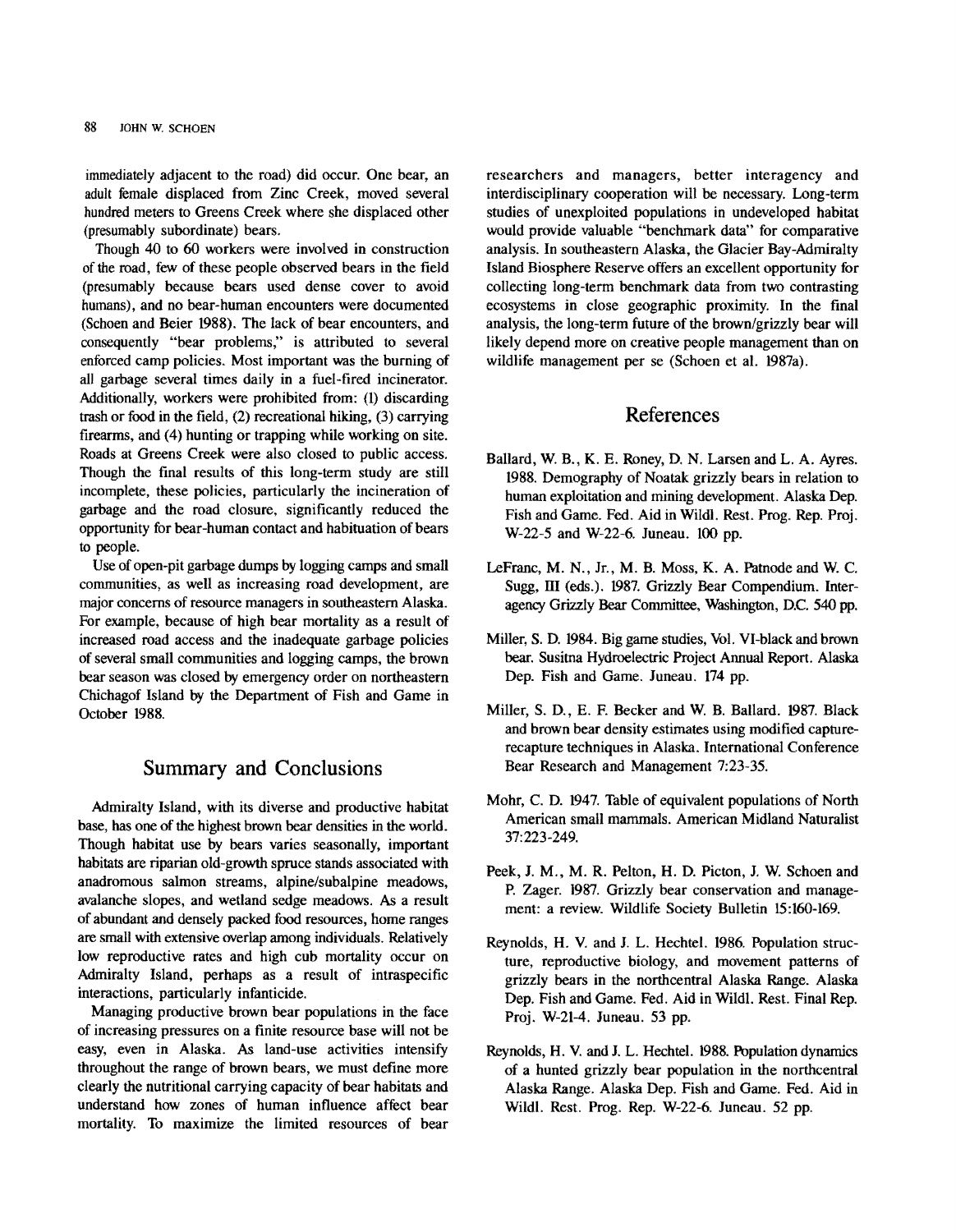- Schoen, J. W. 1982. Brown bear habitat preferences and brown bear logging and mining relationships in southeast Alaska. Alaska Dep. Fish and Game. Fed. Aid in Wildl. Rest. Prog. Rep. W-22-1. Juneau. 44 pp.
- Schoen, J. W. and L. R. Beier. 1988. Brown bear habitat preferences and brown bear logging and mining relationships in southeast Alaska. Alaska Dep. Fish and Game. Fed. Aid in Wildl. Rest. Prog. Rep. W-22-6. Juneau. 27 pp.
- Schoen, J. W., J. W. Lentfer and L. R. Beier. 1986. Differential distribution of brown bears on Admiralty Island, southeast Alaska: a preliminary assessment. International Conference Bear Research and Management 6:1-5.
- Schoen, J. W., S. D. Miller and H. V. Reynolds III. 1987a. Last stronghold of the grizzly. Natural History 96:50-60.
- Schoen, J. W., L. R. Beier, I. W. Lentfer and L. J. Johnson. 1987b. Denning ecology of brown bears on Admiralty and Chichagof Islands. International Conference Bear Research and Management 7:293-304.
- Smith, R. B. and L. Van Daele. 1984. Terror Lake Hydroelectric Project: Report on brown bear studies, 1982. Alaska Dep. Fish and Game. Juneau. 110 pp.